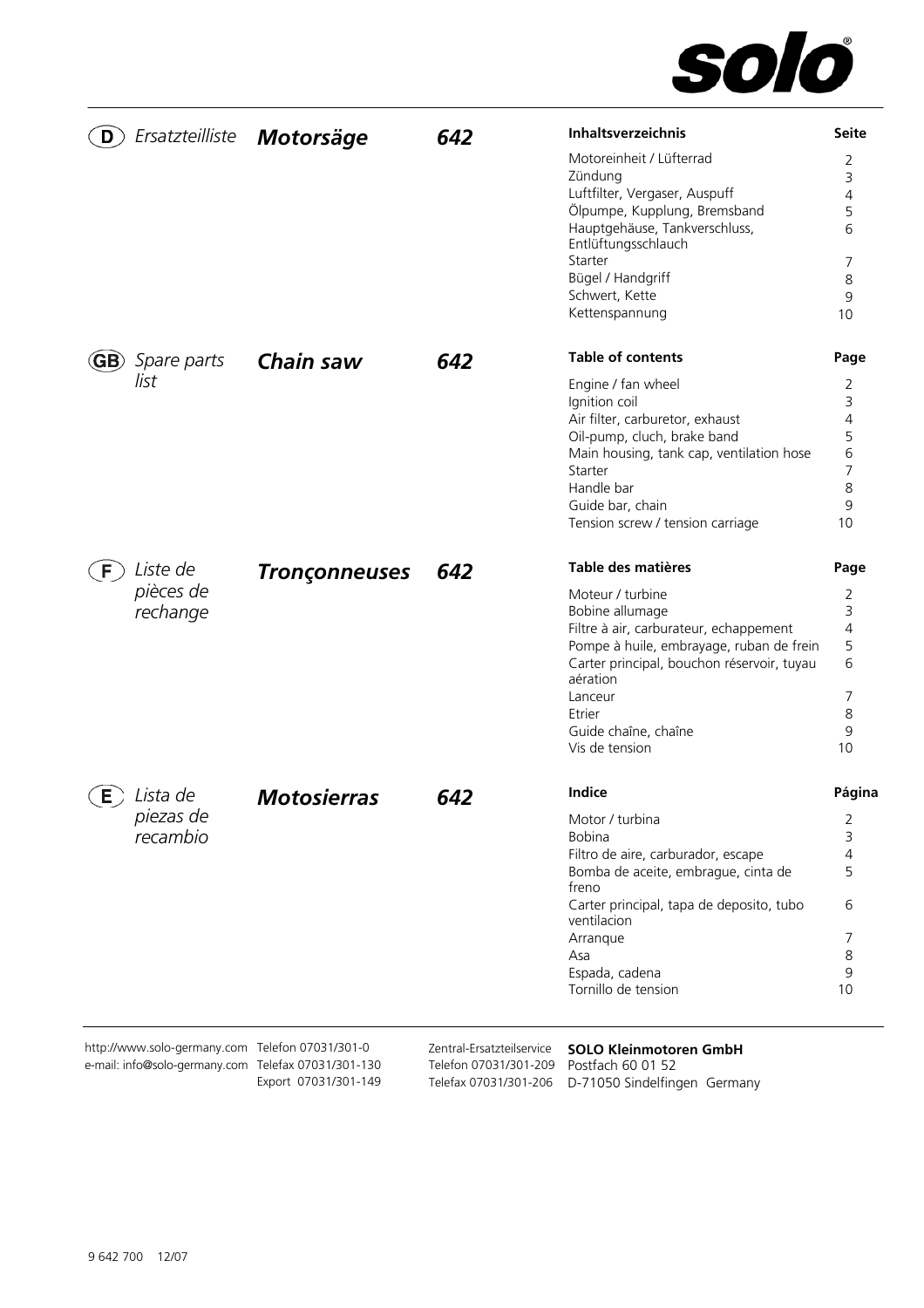

| Bild-Nr.<br>Pos.-No.<br>No.Pos. | Bestell-Nr.<br>Order-No.<br>No. de Cde | Menge<br>Quantity<br><b>Nombres</b> | Motoreinheit / Lüfterrad                           | Engine / fan<br>wheel | Moteur / turbine                  | Motor / turbina        |
|---------------------------------|----------------------------------------|-------------------------------------|----------------------------------------------------|-----------------------|-----------------------------------|------------------------|
| Pos.-No.                        | Ref.-Nr.                               | Cantidad                            |                                                    |                       |                                   |                        |
| $\mathbf{1}$                    | 22 00 198 25                           | 1                                   | Kurbelwelle                                        | Crankshaft            | Embiellage                        | Cigüenal               |
| $\overline{2}$                  | 21 00 364 25                           | 2                                   | Lagerhülse 12x38,17x17 mm                          | Sleeve                | Palier avec roulements            | Casquillo              |
|                                 |                                        |                                     | enth. $(-2, 3)$                                    | incl. $(-2, 3)$       | y inclus (->2, 3                  | incl. (->2, 3          |
| 3                               | 00 62 280                              | $\overline{2}$                      | O-Ring 30x3 mm <-)                                 | $O-rinq$ <-)          | Joint torique <-)                 | Anillo $\leq$ )        |
| 4                               | 00 54 237                              | $\overline{2}$                      | Wellendichtring 12x25x5 mm                         | Oil seal              | Joint spy                         | Reten                  |
| $\overline{5}$                  | 00 55 134                              | 1                                   | Sicherungsring 12x1 mm                             | Circlip               | Circlip                           | Anillo de seguridad    |
| 6                               | 22 00 150                              | $\mathbf{1}$                        | Kolben $\varnothing$ 40 mm                         | Piston                | Piston                            | Piston                 |
|                                 |                                        |                                     | enth. $(-8 - 8 - 8)$                               | incl. $(-8 - 8 - 8)$  | y inclus $(-56 - 8)$              | incl. $(-56 - 8)$      |
| $\overline{7}$                  | 20 48 140                              | $\mathbf{1}$                        | Kolbenring 40x1,5 mm                               | Piston ring           | Segment                           | Anillo de piston       |
| $\overline{8}$                  | 00 55 278                              | $\overline{2}$                      | Sprengring 10x0,8 mm <- )                          | $Ring < -$ )          | Circlips d'axe de piston $\leq$ ) | Anillo $\leq$ )        |
| 9                               | 20 31 117 25                           | $\mathbf{1}$                        | Kolbenbolzen 10/6,5x28 mm                          | Piston pin            | Axe de piston                     | <b>Bulon</b>           |
| 10                              | 20 63 370                              | $\overline{2}$                      | Kurbelgehäusedichtung                              | Gasket                | Joint                             | Junta                  |
| 11                              | 20 11 865                              | 1                                   | Nikasilzylinder Ø 40 mm                            | Cylinder              | Cylindre                          | Cilindro               |
| 12                              | 00 15 282                              | 1                                   | Stiftschraube M5x11 mm                             | <b>Screw</b>          | Goujon                            | Tornillo               |
| 13                              | 28 00 570                              | 1                                   | Dekoventil D 1.0                                   | Deco-valve            | Soupape decompression             | Valvula                |
| 14                              | 00 55 290                              |                                     | Zackenring                                         | Toothed washer        | Bague                             | Anillo                 |
| 15                              | 23 00 730                              |                                     | Zündkerze RCJ6Y                                    | Spark plug            | Bougie                            | <b>Bujia</b>           |
| 16                              | 00 31 194                              |                                     | Scheibe 12x18x0,5 mm                               | Washer                | Rondelle                          | Arandela               |
| 17                              | 60 74 650                              |                                     | Mitnehmerschnecke                                  | Activator             | Entraineur à vis                  | Activador              |
| $\overline{18}$                 | 60 42 630                              | 1                                   | Scheibe 10x48x1 mm                                 | Washer                | Rondelle                          | Arandela               |
| $\overline{19}$                 | 35 00 429                              | $\mathbf 1$                         | Fliehkraftkupplung M10x1                           | Centrifugal clutch    | Embrayage centrifugue             | Embrague centriefugal  |
|                                 |                                        |                                     | enth. (-> 19, 20                                   | incl. (-> 19, 20      | y inclus (-> 19, 20               | incl. (-> 19, 20       |
| 20                              | 00 71 226                              | $\overline{2}$                      | Druckfeder 1,7x6,2x17,5 mm <-) Pressure spring <-) |                       | Ressort de pression <-)           | Resorte de presión <-) |
| 21                              | 35 00 433 25                           | 1                                   | Kupplungsglocke 3/8" spez.                         | Clutch drum           | Cloche embrayage                  | Campana embrague       |
| 22                              | 24 00 303 25                           | 1                                   | Lüfterrad 12                                       | Fan wheel             | Volant magnétique                 | Turbina                |
| 23                              | 00 72 141                              | 1                                   | Scheibe 9,2x18x0,7 mm                              | Washer                | Rondelle                          | Arandela               |
| 24                              | 00 20 145                              | 1                                   | Sechskantmutter M8x1                               | Nut                   | Écrou                             | tuerca                 |
| 25                              | 00 33 358                              | 4                                   | Distanzrohr 8/7,6x1,2x27,5 mm                      | Spacer tube           | Entretoise                        | Tubo distanciador      |
| 26                              | 00 72 140                              | 4                                   | Scheibe 5,2x12x0,5 mm                              | Spring washer         | Rondelle                          | Muelle de disco        |
| 27                              | 00 18 340                              | 4                                   | Zylinderschraube M5x40 mm                          | Screw                 | Vis                               | Tornillo               |
| 28                              | 00 52 226                              | 1                                   | Nadelkäfig 9x13x12,5 mm                            | Needle sleeve         | Douille                           | Casquillo              |
| 29                              | 00 31 425                              |                                     | Scheibe 8x14x0,5 mm                                | Washer                | Rondelle                          | Arandela               |
| 30                              | 21 00 929                              | 1                                   | Motor komplett                                     | Engine                | Moteur                            | Motor                  |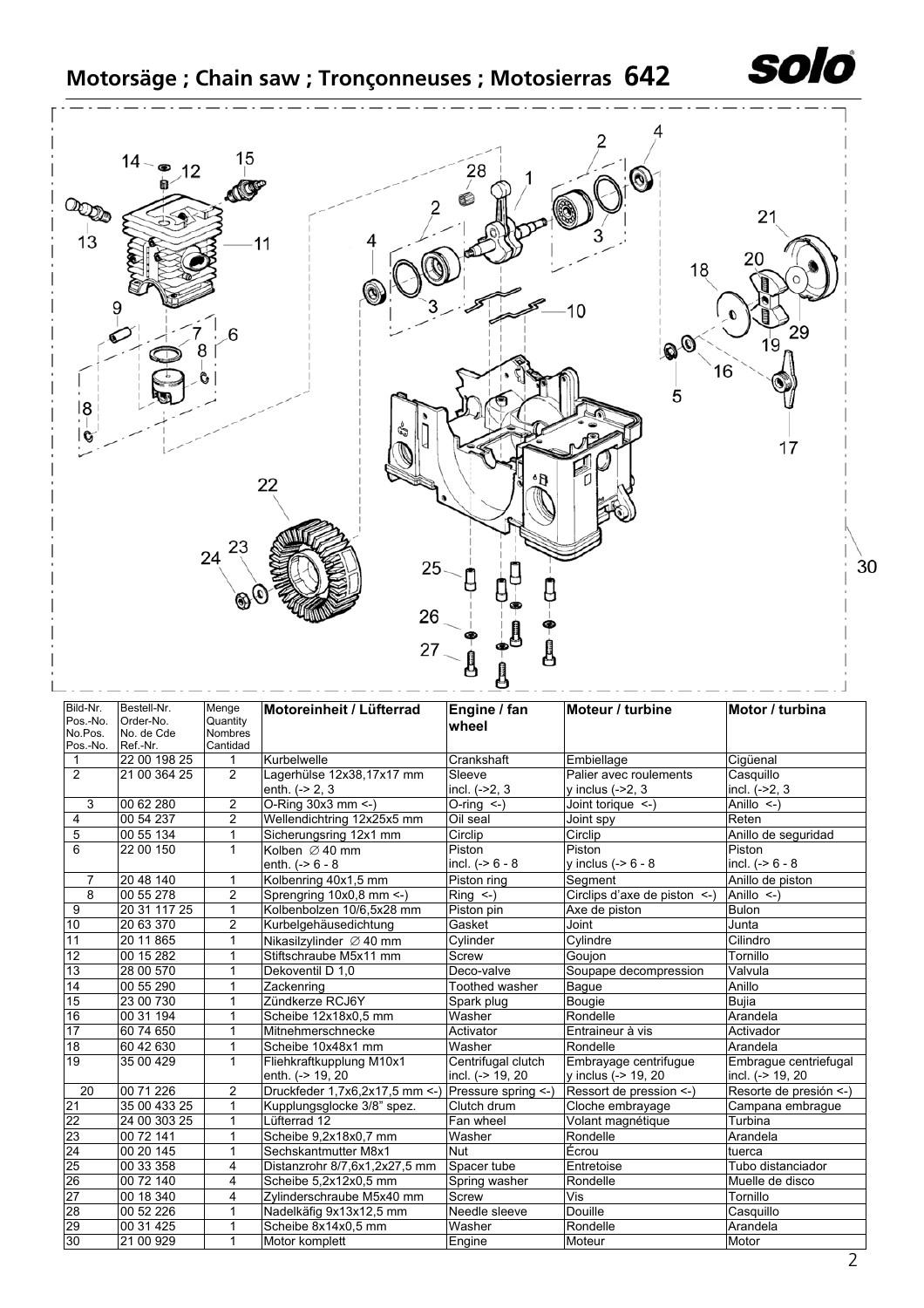



| Bild-Nr.<br>Pos.-No. | Bestell-Nr.<br>Order-No. | Menge<br>Quantity          | Zündung                            | Ignition coil                   | <b>Bobine allumage</b> | <b>Bobina</b>                  |
|----------------------|--------------------------|----------------------------|------------------------------------|---------------------------------|------------------------|--------------------------------|
| No.Pos.<br>Pos.-No.  | No. de Cde<br>Ref.-Nr.   | <b>Nombres</b><br>Cantidad |                                    |                                 |                        |                                |
|                      | 23 00 853                |                            | Zündmodul,                         | Ignition module                 | Bobine d'allumage      | <b>Bobina</b>                  |
| 5                    | 00 72 148                |                            | Sicherungsscheibe 4 mm             | Washer                          | Rondelle               | Disco de tension               |
|                      | 00 18 327                | $\mathcal{P}$              | Zylinderschraube M4x20 mm          | Screw                           | Vis                    | Tornillo                       |
| 8                    | 00 30 101                |                            | Scheibe 4,3 mm                     | Washer                          | Rondelle               | Arandela                       |
| 12                   | 00 84 736                |                            | Kabel; Masse + Kurzschluss         | Cable; ground +<br>shortcircuit | Câbles court-circuit   | Cable: de masa +<br>interrupor |
| 13                   | 00 66 455                |                            | Kabelband 98x2,5 mm                | Cable band                      | Serre-câble            | Cinta de cable                 |
| 14                   | 23 00 730                |                            | Zündkerze WSR6F200<br><b>BOSCH</b> | Spark plug                      | Bougie                 | Bujia                          |
| 15                   | 00 84 477                |                            | Kurzschluss-Schalter               | Short circuit button            | Interrupteur           | Interruptor                    |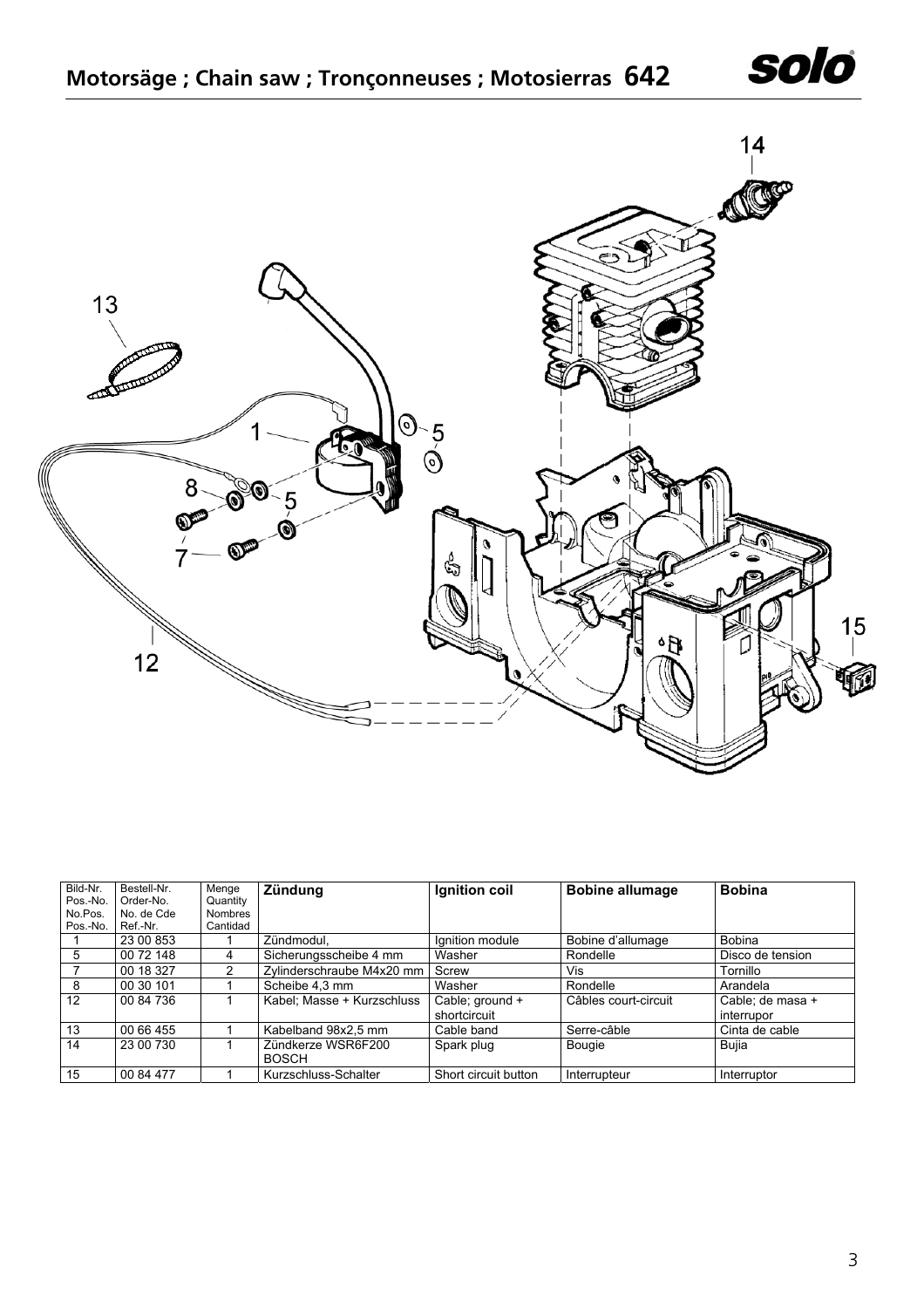## **Motorsäge ; Chain saw ; Tronçonneuses ; Motosierras 642**



**25 Stift Halbgas** Pin Pin Goujon Perno

Kit de réparation carburateur

Pochette de joints carburateur

26 20 36 400 1 Gasgestänge Throttle linkage Tringle Varilla de gas 27  $\vert$  00 18 274  $\vert$  2 Linsenschraube 5x16 mm Screw Vis Vis Tornillo

30 05 10 984 1 Reparatursatz - Vergaser Repair-kit -

31 05 10 321 1 Dichtsatz - Vergaser Gasket-kit -

28 00 73 434 2 Schlauchöse Grommet Collier Manguito de cable

carburetor

carburetor

Juego de reparacion -

solo

carburador

Juego de juntas carburador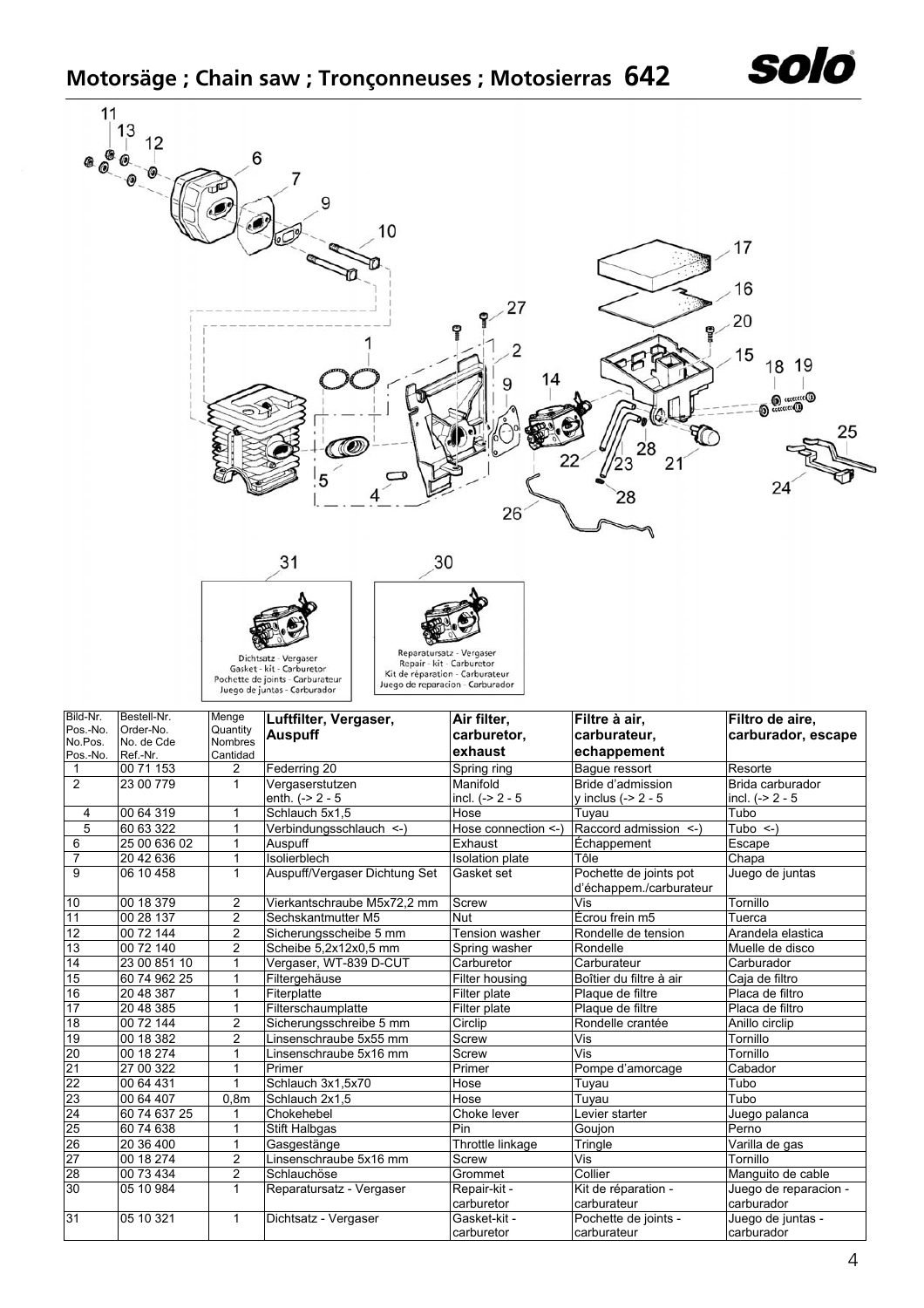



| Bild-Nr.<br>Pos.-No. | Bestell-Nr.<br>Order-No. | Menge<br>Quantity | Ölpumpe, Kupplung,              | Oil-pump, cluch,     | Pompe à huile,                       | Bomba de aceite,       |
|----------------------|--------------------------|-------------------|---------------------------------|----------------------|--------------------------------------|------------------------|
| No.Pos.              | No. de Cde               | Nombres           | <b>Bremsband</b>                | brake band           | embrayage, ruban                     | embrague, cinta de     |
| Pos.-No.             | Ref.-Nr.                 | Cantidad          |                                 |                      | de frein                             | freno                  |
|                      | 00 55 134                | 1                 | Sicherungsring 12x1 mm          | Circlip              | Circlip                              | Anillo de seguridad    |
| 2                    | 00 31 194                | 1                 | Scheibe 12x18x0,5 mm            | Washer               | Rondelle                             | Arandela               |
| $\overline{3}$       | 60 42 630                | 1                 | Scheibe 10x48x1 mm              | Washer               | Rondelle                             | Arandela               |
| $\overline{4}$       | 35 00 429                | 1                 | Fliehkraftkupplung M10x1        | Centrifugal clutch   | Embrayage centrifugue                | Embraque centriefugal  |
|                      |                          |                   | enth. $(-> 4, 5)$               | incl. $(-)(-2)$ 4, 5 | y inclus $(-)(-2)$ 4, 5              | incl. $(-)(-2)$ 4, 5   |
| 5                    | 00 71 226                | 2                 | Druckfeder 1,7x6,2x17,5 mm <- ) | Pressure spring <-)  | Ressort de pression <-               | Resorte de presión <-) |
| 6                    | 35 00 433 25             | 1                 | Kupplungsglocke 3/8" spez.      | Clutch drum          | Cloche embrayage                     | Campana embrague       |
| 7                    | 00 31 333                | 1                 | Scheibe 8,1x32x1,5 mm           | Washer               | Rondelle                             | Arandela               |
| 8                    | 00 55 216                | 1                 | Sicherungsscheibe 6 mm          | Safety washer        | Circlip                              | Seguro                 |
| $\overline{9}$       | 62 00 133 25             | 1                 | Bremsband                       | Brake band           | Ruban de frein                       | Cinta de freno         |
| 10                   | 00 70 254                | 1                 | Druckfeder 1,6x10,2x56          | Spring               | Ressort                              | Resorte                |
| 11                   | 63 00 208 25             | 1                 | Verstellung                     | Brake linkage        | Poussoir ressort frein               | Varilla                |
| 12                   | 63 00 175 25             | $\mathbf{1}$      | <b>Druckblech</b>               | Pressure plate       | Levier de blocage frein<br>de chaîne | Chapa de presión       |
| 13                   | 00 70 301                |                   | Druckfeder 1,5x7x18,5           | Pressure spring      | Ressort de pression                  | Resorte                |
| 14                   | 60 74 960                | $\mathbf{1}$      | Bremsbandabdeckung              | Brake band cover     | Recouvrement frein de<br>chaîne      | Chapa cinta de freno   |
| 15                   | 00 18 361                | 3                 | Linsenschraube 5x12 mm          | Screw                | Vis                                  | Tornillo               |
| 16                   | 61 00 471                | 1                 | Schwertabdeckung                | Chain guard          | Carter de chaîne                     | Cubierta espada        |
|                      |                          |                   | enth. (-> 16, 17                | incl. (-> 16, 17     | y inclus (-> 16, 17                  | incl. (-> 16, 17       |
| 17                   | 60 31 993                | $\overline{2}$    | Distanzbuchse <-)               | Distance sleeve <-)  | Entretoise <-)                       | Casquillo <-)          |
| 18                   | 00 20 214                | $\overline{2}$    | Sechskantmutter M8              | <b>Nut</b>           | Ecrou                                | Tuerca                 |
| 19                   | 06 10 462                | $\mathbf{1}$      | Ölpumpe Set                     | Oil pump set         | Kit pompe à hulle                    | Juego bomba            |
|                      |                          |                   | enth. (-> 19, 20                | incl. (-> 19, 20     | y inclus (-> 19, 20                  | incl. (-> 19, 20       |
| 20                   | 60 74 650                | 1                 | Mitnehmerschnecke <-)           | Activator <-)        | Entraineur à vis <-)                 | Activador <-)          |
| $\overline{21}$      | 00 18 361                | 1                 | Linsenschraube 5x12 mm          | Screw                | Vis                                  | Tornillo               |
| $\frac{22}{29}$      | 60 63 334                |                   | Ölschlauch                      | Oil hose             | Tuyau d' huile                       | Tubo de aceite         |
|                      | 00 31 425                | 1                 | Scheibe 8x14x0,5 mm             | Washer               | Rondelle                             | Arandela               |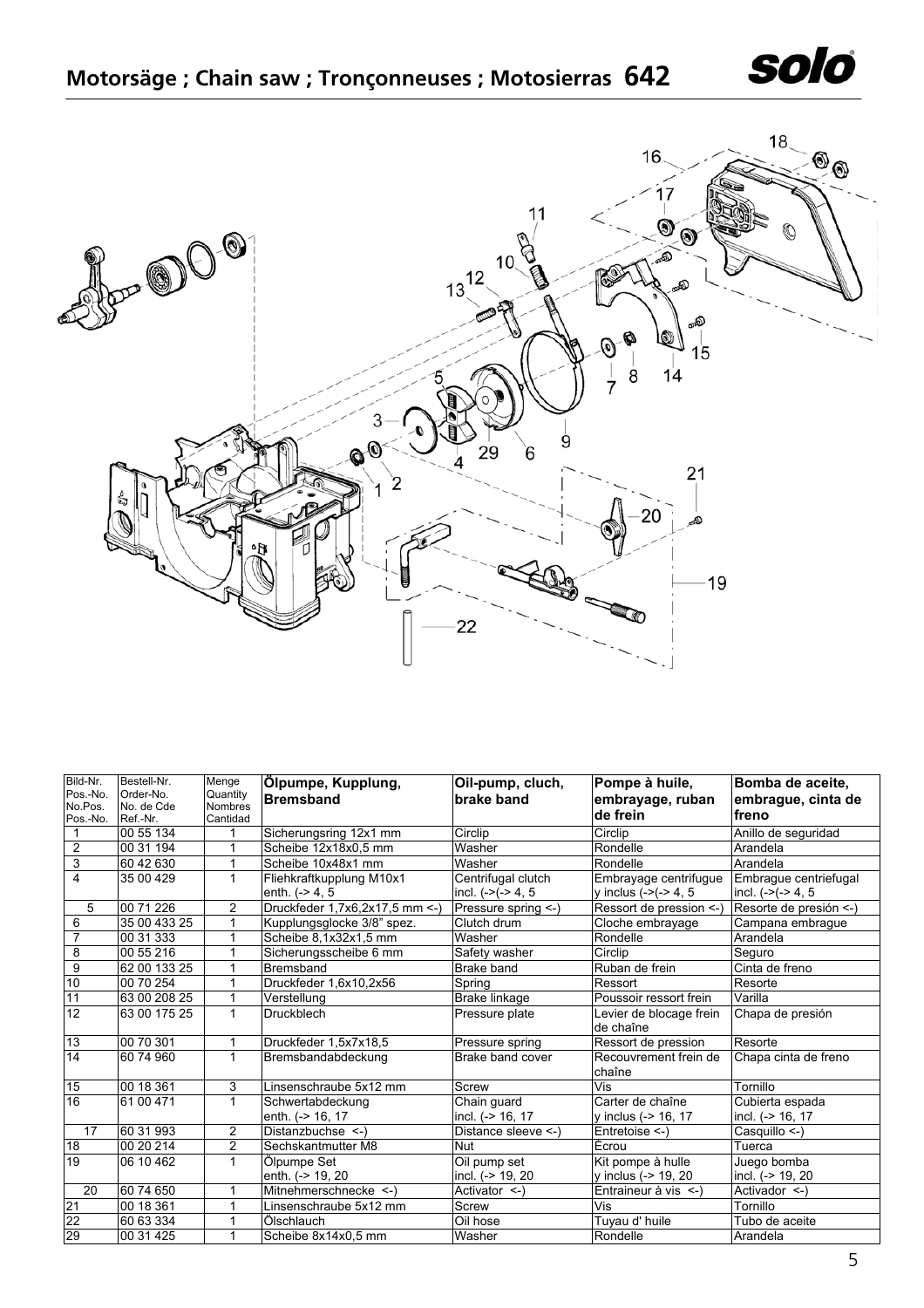**Motorsäge ; Chain saw ; Tronçonneuses ; Motosierras 642** 



| Bild-Nr.            | Bestell-Nr.             | Menge                      | Hauptgehäuse,                   |                            | Main housing, tank Carter principal, bouchon Carter principal, |                            |
|---------------------|-------------------------|----------------------------|---------------------------------|----------------------------|----------------------------------------------------------------|----------------------------|
| Pos.-No.<br>No.Pos. | Order-No.<br>No. de Cde | Quantity<br><b>Nombres</b> | Tankverschluss,                 | cap, ventilation           | réservoir, tuyau aération                                      | tapa de deposito,          |
| Pos.-No.            | Ref.-Nr.                | Cantidad                   | Entlüftungsschlauch             | hose                       |                                                                | tubo ventilacion           |
| $\mathbf{1}$        | 61 00 452               | $\mathbf 1$                | Hauptgehäuse                    | Main housing               | Carter principal                                               | Carter principal           |
|                     |                         |                            | enth. $(-2 1 - 8$               | incl. $(-21 - 8)$          | y inclus $(-21 - 8$                                            | incl. $(-21 - 8)$          |
| $\overline{2}$      | 00 33 358               | 4                          | Distanzrohr 8/7,6x1,2x27,5 mm   | Spacer tube                | Entretoise                                                     | Tubo distanciador          |
| $\overline{3}$      | 00 18 380               | $\overline{c}$             | Stiftschraube M8x19 mm          | Screw                      | Vis                                                            | Tornillo                   |
| $\overline{4}$      | 00 40 188               | 1                          | Zylinderstift 5 H8x14 mm        | Pin                        | Goujon cyl.                                                    | Pasador cil.               |
| $\overline{6}$      | 00 64 320               | $\mathbf{1}$               | Kaftstoffschlauch               | Fuel hose                  | Tuyau                                                          | Tubo                       |
| 7                   | 00 73 297               | $\mathbf{1}$               | Schlauchöse                     | Tube eye                   | Oiellet de tuyau                                               | Ojete de tubo              |
| $\overline{8}$      | 27 00 135               | $\mathbf{1}$               | Filter Benzinsucher             | Fuel pick-up               | Crépine d'essence                                              | Filtro gasolina            |
| 9                   | 27 00 434               | $\mathbf{1}$               | Entlüftungsschlauch kompl.      | Ventilation hose<br>compl. | Tuyau aération compl.                                          | Tubo ventilacion<br>compl. |
| 13                  | 27 00 348               | 1                          | Tankverschluss, Benzin          | Tank cap                   | Bouchon réservoir                                              | Tapa de deposito           |
|                     |                         |                            | enth. (-> 13, 14                | incl. (-> 13, 14           | y inclus (-> 13, 14                                            | incl. (-> 13, 14           |
| 14                  | 0062146                 | $\mathbf{1}$               | O-Ring 29,82x2,62 mm <- )       | $O$ -ring $\leq$ -)        | Joint torique <-)                                              | Anillo <-)                 |
| 15                  | 27 00 326               | $\mathbf{1}$               | Tankverschluss. Öl              | Oil tank cap               | Bouchon réservoir huile                                        | Tapa de deposito           |
|                     |                         |                            | enth. (-> 15, 16                | incl. (-> 15, 16           | y inclus $(-> 15, 16)$                                         | incl. (-> 15, 16           |
| 16                  | 00 62 147               | 1                          | O-Ring 25,3x2,4 mm <- )         | $O$ -ring $\leq$ -)        | Joint torique <-)                                              | Anillo <-)                 |
| 17                  | 27 00 432               | $\mathbf{1}$               | Belüftungsteil Öltank           |                            | Ventilation part oil tank Soupape d'aération réservoir         | Pieza de ventilacion       |
|                     |                         |                            |                                 |                            | d'huile                                                        | deposito de aceite         |
| 18                  | 00 72 140               | 4                          | Scheibe 5,2x12x0,5 mm           | Spring washer              | Rondelle                                                       | Muelle de disco            |
| 19                  | 00 18 340               | 4                          | Zylinderschraube M5x40 mm       | <b>Screw</b>               | Vis                                                            | Tornillo                   |
| 20                  | 00 84 477               | 1                          | Kurzschluss-Schalter            | Short circuit button       | Interrupteur                                                   | Interruptor                |
| $\overline{21}$     | 00 69 841               | $\mathbf{1}$               | Selbstklebeschild "STOP"        | Sticker "STOP"             | Autocollant "STOP"                                             | Placa "STOP"               |
| 22                  | 00 73 381               | 1                          | Drehfeder 1,3x7,1 mm            | Torsion spring             | Ressort                                                        | Resorte                    |
| 23                  | 60 74 960               | 1                          | Bremsbandabdeckung              | Brake band cover           | Recouvrement frein de chaîne                                   | Chapa cinta de freno       |
| 24                  | 00 18 361               | 3                          | Linsenschraube 5x12 mm          | Screw                      | Vis                                                            | Tornillo                   |
| 25                  | 61 00 471               | $\mathbf{1}$               | Schwertabdeckung                | Chain guard                | Carter de chaîne                                               | Cubierta espada            |
|                     |                         |                            | enth. (-> 25, 26                | incl. (-> 25, 26           | y inclus (-> 25, 26                                            | incl. (-> 25, 26           |
| $\overline{26}$     | 60 31 993               | $\overline{2}$             | Distanzbuchse <- )              | Distance sleeve <-         | Entretoise <-)                                                 | Casquillo <-)              |
| $\overline{27}$     | 00 20 214               | 2                          | Sechskantmutter M8              | <b>Nut</b>                 | Écrou                                                          | Tuerca                     |
| 28                  | 61 00 466               | $\mathbf{1}$               | Haube                           | Cover                      | Couvercle                                                      | Cubierta                   |
|                     |                         |                            | enth. (-> 28 - 33               | incl. (-> 28 - 33          | y inclus (-> 28 - 33                                           | incl. (-> 28 - 33          |
| 29                  | 00 11 302 25            | 1                          | Haubenschraube M5x12 mm         | Screw                      | Vis                                                            | Tornillo                   |
| 30                  | 60 42 826               | $\mathbf{1}$               | Isolierfolie                    | Isolating foil             | Feuille isolatrice                                             | Laminilla                  |
| 31                  | 00 68 220               | $\mathbf{1}$               | Selbstklebeschild "Gehörschutz" | <b>Sticker</b>             | Autocollant                                                    | Adhesivo                   |
| 32                  | 00 68 353               | 1                          | Selbstklebeschild "SOLO 642"    | <b>Sticker</b>             | Autocollant                                                    | Adhesivo                   |
| 33                  | 00 68 370               | 1                          | Selbstklebeschild "Choke" <- )  | Sticker "Choke" <-)        | Autocollant "Choke"<-)                                         | Adhesivo "Choke"<-)        |
| 34                  | 00 61 342               | $\mathbf{1}$               | Klebefilz                       | Felt                       | Feutre                                                         | Fieltro                    |
| 35                  | 00 64 467               | $\mathbf{1}$               | Schlauch 3x1,5x15mm             | Hose                       | Tuyau                                                          | Tubo                       |
| 36                  | 00 44 134               | 1                          | <b>Niet</b>                     | Rivet                      | Rivet                                                          | Remache                    |

solo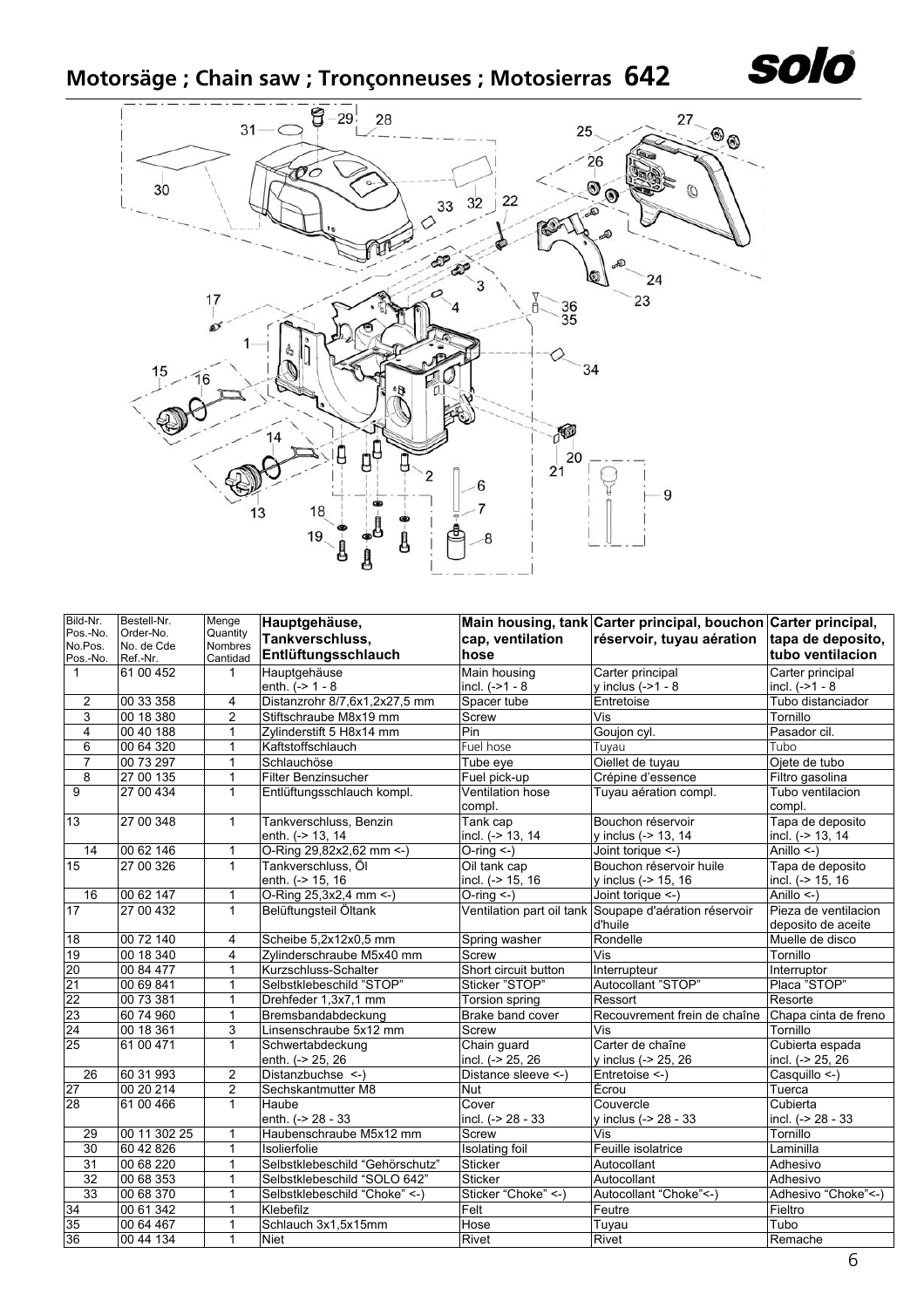



| Bild-Nr.<br>Pos.-No. | Bestell-Nr.<br>Order-No. | Menge<br>Quantity | <b>Starter</b>          | <b>Starter</b>       | Lanceur                | <b>Arrangue</b>        |
|----------------------|--------------------------|-------------------|-------------------------|----------------------|------------------------|------------------------|
| No.Pos.              | No. de Cde               | <b>Nombres</b>    |                         |                      |                        |                        |
| Pos.-No.             | Ref.-Nr.                 | Cantidad          |                         |                      |                        |                        |
|                      | 26 00 303                |                   | Starter LL, kompl., rot | Starter compl., red  | Lanceur compl., rouge  | Arranque compl., rojo  |
|                      |                          |                   | enth. $(-2)$ 1 - 11     | incl. $(-21 - 11)$   | y inclus $(-2 1 - 11)$ | incl. $(-> 1 - 11)$    |
| $\mathcal{P}$        | 21 00 645                |                   | Startergehäuse, rot     | Starter housing, red | Carter lanceur, rouge  | Caja de arranque, rojo |
| 3                    | 26 00 283                |                   | Federkassette LL        | Spring cassette      | Ressort de lanceur     | Caja de resorte        |
| 4                    | 20 74 137 25             |                   | Seilrolle LL            | Rope pulley          | Poulie                 | Roldana                |
| 5                    | 00 63 170 25             |                   | Starterseil             | Starter rope         | Corde de lanceur       | Cuerda de arrangue     |
| 6                    | 20 74 135                |                   | Starterklinke           | Starter pawl         | Cliquet de lanceur     | Tringuete              |
|                      | 20 74 136                |                   | Kulisse                 | Template             | Coulisse               | Colisa                 |
| 8                    | 00 31 425                |                   | Scheibe 8x14x0,5 mm     | Washer               | Rondelle               | Arandela               |
| 9                    | 00 73 417                |                   | Federstecker 1.4        | Spring plug          | Goupille beta          | Enchufe                |
| 10                   | 20 74 570                |                   | Startergriff            | Starter grip         | Poignée lanceur        | Empunadura arranque    |
| 11                   | 00 69 889                |                   | SKS "SOLO" <-)          | Decal <)             | Autocollant <-)        | Etiqueta <-)           |
| 12                   | 00 18 274                | 2                 | Linsenschraube 5x16 mm  | <b>IScrew</b>        | Vis                    | Tornillo               |
| 13                   | 00 18 257                |                   | Linsenschraube 5x25 mm  | <b>Screw</b>         | Vis                    | Tornillo               |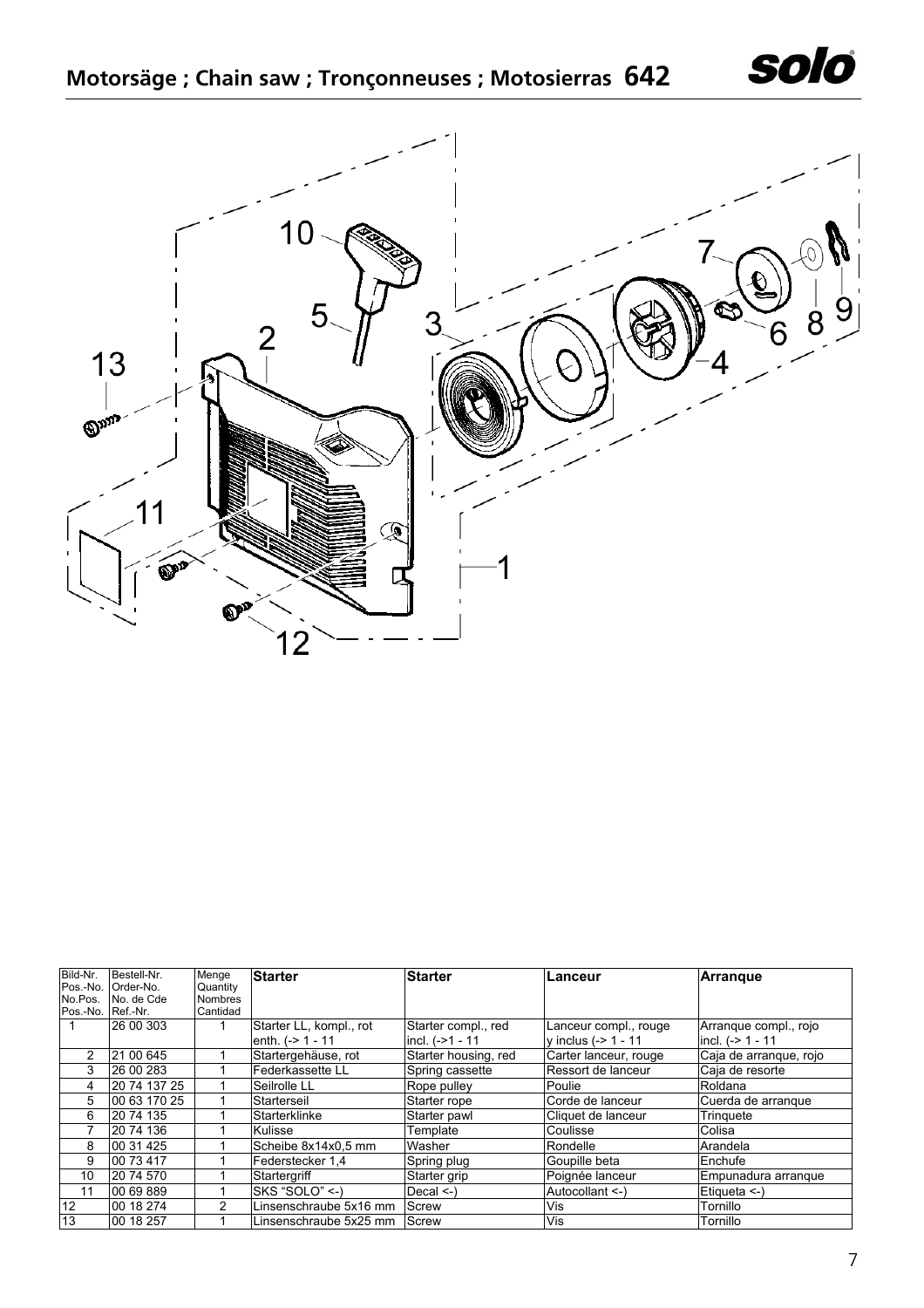

| Bild-Nr. | Bestell-Nr.  | Menge          | <b>Bügel / Handgriff</b>   | <b>Handle bar</b>      | Etrier                 | Asa                |
|----------|--------------|----------------|----------------------------|------------------------|------------------------|--------------------|
| Pos.-No. | Order-No.    | Quantity       |                            |                        |                        |                    |
| No.Pos.  | No. de Cde   | <b>Nombres</b> |                            |                        |                        |                    |
| Pos.-No. | Ref.-Nr.     | Cantidad       |                            |                        |                        |                    |
|          | 61 00 388    |                | Griffgehäuse kompl.,       | Handle housing compl., | Poignée étrier, compl. | Carter compl.,     |
|          |              |                | enth. $(-> 1 - 9$          | incl. $(-21 - 9)$      | y inclus $(-> 1 - 9$   | incl. $(-> 1 - 9$  |
| 3        | 00 94 294    |                | Puffer 4.2/12x4/15.3       | Buffer                 | Butée caoutchouc       | Tope               |
| 4        | 60 74 968    |                | Sicherungshebel            | Safety lever           | Levier de sécurité     | Palanca seguridad  |
| 5        | 60 74 967    |                | Gashebel                   | Gas lever              | Levier des gaz         | Palanca de gas     |
| 6        | 00 73 419    |                | Schenkelfeder              | Spring                 | Ressort                | Resorte            |
|          | 60 74 969 25 |                | Griffschale                | Grip cup               | Couvercle de poignée   | Cascara            |
| 8        | 60 63 181    |                | Gummi-Element 11,5x14x19,8 | Rubber element         | Silent bloc            | Elemento de goma   |
| 9        | 00 18 356    | $\overline{2}$ | Linsenschraube 4x20 <-)    | $Screw < -$            | $Vis < -$              | Tornillo <-)       |
| 10       | 00 73 397    | 3              | Dämpfungsfeder 2,5x13,5x33 | Spring                 | Ressort amortisseur    | Resorte            |
| 11       | 00 18 361    | 6              | Linsenschraube 5x12 mm     | Screw                  | Vis                    | Tornillo           |
| 12       | 60 73 642 25 |                | Handschutz                 | Hand protection        | Protection de main     | Proteccion de mano |
| 13       | 00 42 306    |                | Paßhülse 7/5.3x9.5         | Sleeve                 | <b>Douille</b>         | Casquillo          |
| 14       | 00 72 140    |                | Scheibe 5,2x12x0,5 mm      | Spring washer          | Rondelle               | Muelle de disco    |
| 15       | 00 30 108    |                | Scheibe 5,3 mm             | Washer                 | Rondelle               | Arandela           |
| 16       | 00 18 257    |                | Linsenschraube 5x12 mm     | Screw                  | Vis                    | Tornillo           |
| 17       | 60 32 669    |                | Schaltbolzen M4x32,1 mm    | Shift bolt             | Axe commande           | <b>Bulon</b>       |
| 18       | 00 28 118    |                | Sechskantmutter M4         | <b>Nut</b>             | Écrou                  | Tuerca             |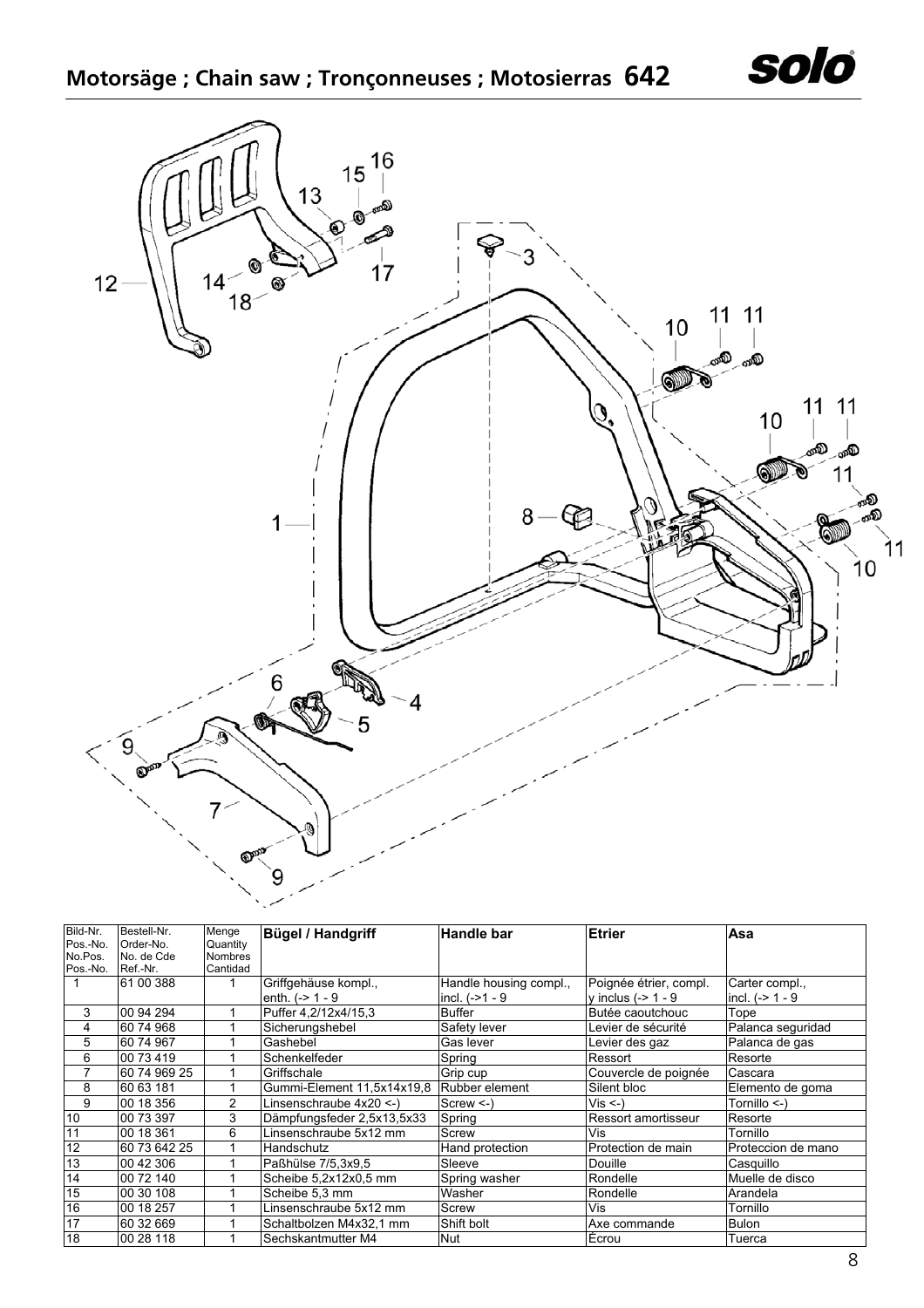

| Bild-Nr.<br>Pos.-No. | Bestell-Nr.<br>Order-No. | Menge<br>Quantity | <b>Schwert, Kette</b>                                      | Guide bar, chain                       | Guide chaîne, chaîne              | Espada, cadena                     |
|----------------------|--------------------------|-------------------|------------------------------------------------------------|----------------------------------------|-----------------------------------|------------------------------------|
| No.Pos.              | No. de Cde               | <b>Nombres</b>    |                                                            |                                        |                                   |                                    |
| Pos.-No.             | Ref.-Nr.                 | Cantidad          |                                                            |                                        |                                   |                                    |
|                      | 69 00 132                |                   | Halbmeiselkette 30 cm (12")<br>3/8" spez., 45 Treibglieder | Chain 12" (30 cm)                      | Chaîne 12" (30 cm)                | Cadena 12" (30 cm)                 |
|                      | 69 00 136                |                   | Halbmeiselkette 35 cm (14")<br>3/8" spez., 52 Treibglieder | Chain 14" (35 cm)                      | Chaîne 14" (35 cm)                | Cadena 14" (35 cm)                 |
|                      | 69 00 600                |                   | Halbmeiselkette 40 cm (16")<br>3/8" spez., 57 Treibglieder | Chain 16" (40 cm)                      | Chaîne 16" (40 cm)                | Cadena 16" (40 cm)                 |
| 9                    | 69 00 133                | 1                 | Führungsschiene, 3/8" spez.,<br>30cm (12")                 | Guide bar, 3/8" spez.,<br>30cm (12")   | Guide, 3/8" spez.,<br>30cm (12")  | Espada, 3/8" spez.,<br>30cm (12")  |
| 9                    | 69 00 744                |                   | Führungsschiene, 3/8" spez.,<br>35 cm (14")                | Guide bar, 3/8" spez.,<br>35 cm (14")  | Guide, 3/8" spez.,<br>35 cm (14") | Espada, 3/8" spez.,<br>35 cm (14") |
| 9                    | 69 00 900                |                   | Führungsschiene, 3/8" spez.,<br>40 cm (16")                | Guide bar, 3/8" spez.,<br>l40 cm (16") | Guide, 3/8" spez.,<br>40 cm (16") | Espada, 3/8" spez.,<br>40 cm (16") |
| 10                   | 60 71 258                |                   | Kettenschutz 44cm                                          | Chain protection 44 cm                 | Fourreau de chaîne 44cm           | Proteccion cadena 44cm             |
| 16                   | 00 18 380                | 2                 | Stiftschraube M8x19 mm                                     | Screw                                  | Vis                               | Tornillo                           |
| 17                   | 61 00 471                | 1                 | Schwertabdeckung                                           | Chain quard                            | Carter de chaîne                  | Cubierta espada                    |
|                      |                          |                   | enth. (-> 17, 18                                           | incl. $(-> 17, 18)$                    | y inclus (-> 17, 18               | incl. (-> 17, 18                   |
| 18                   | 60 31 993                | 2                 | Distanzbuchse <-)                                          | Distance sleeve <-)                    | Entretoise <-)                    | Casquillo <-)                      |
| 19                   | 00 20 214                | 2                 | Sechskantmutter M8                                         | <b>Nut</b>                             | Écrou                             | Tuerca                             |

solo